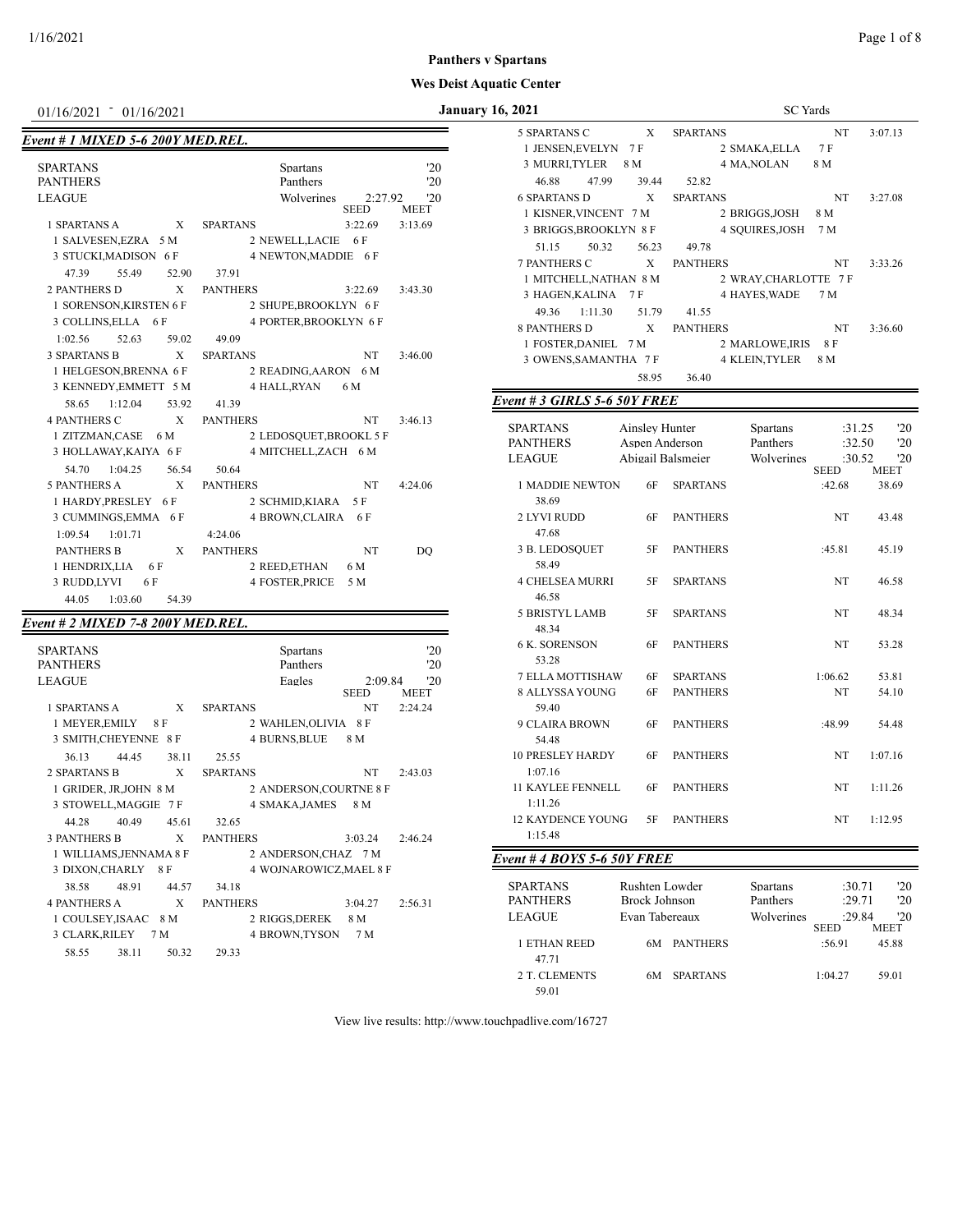| 01/16/2021<br>01/16/2021 |    |                 | <b>January 16, 2021</b> |         |                         |    |             |    |  |
|--------------------------|----|-----------------|-------------------------|---------|-------------------------|----|-------------|----|--|
| <b>3 LUKE WAHLEN</b>     |    | 5M SPARTANS     | 1:38.60                 | 1:02.59 | 8 SHANE HALL            |    | 7M SPARTANS |    |  |
| 1:05.96                  |    |                 |                         |         | 46.99                   |    |             |    |  |
| <b>4 LUKE SIMMONS</b>    |    | 6M SPARTANS     | NT                      | 1:07.51 | 9 JOSH SOUIRES          | 7M | SPARTANS    |    |  |
| 1:07.51                  |    |                 |                         |         | <b>10 ISAAC ROTH</b>    |    | 7M PANTHERS | :5 |  |
| 5 JESSE KISNER           | 5M | SPARTANS        | NT                      | 1:35.63 | 55.65                   |    |             |    |  |
| <b>6 JAMIE BAILEY</b>    | 5M | <b>SPARTANS</b> | NT                      | 1:36.00 | <b>11 CARSON BOHNEY</b> |    | 7M PANTHERS |    |  |
| 1:36.00                  |    |                 |                         |         | 1:26.84                 |    |             |    |  |

# *Event # 5 GIRLS 7-8 50Y FREE*

| <b>MEET</b><br><b>SEED</b><br><b>1 KATE HEINER</b><br>8F<br><b>SPARTANS</b><br>:38.85<br>34.71<br>34.71<br>2 KAJA SCHROEDER<br><b>SPARTANS</b><br>7F<br>:41.68<br>37.83<br>37.83<br><b>PANTHERS</b><br><b>3 EMMA BURTON</b><br>7F<br>NT<br>37.84<br>41.10<br><b>4 H. GUNDERSON</b><br><b>PANTHERS</b><br>8F<br>:40.67<br>38.89<br>38.89<br><b>5 KATIE REED</b><br>8F<br><b>PANTHERS</b><br>:46.68<br>41.35<br>41.35<br>6 B. BRIGGS<br>8F<br><b>SPARTANS</b><br>NT<br>41.53<br>41.53<br><b>7 SYDNEY MCATEE</b><br>7F<br><b>PANTHERS</b><br>:56.52<br>43.61<br>44.30<br><b>8 AUBREY BARNARD</b><br>8F<br><b>PANTHERS</b><br>NT<br>43.69 | <b>SPARTANS</b><br><b>PANTHERS</b><br><b>LEAGUE</b> | Ainsley Hunter<br>Aspen Anderson<br>Katelyn Traynor | Spartans<br>Panthers<br>Wolverines | :31.25<br>:32.50<br>:30.33 | '20<br>'20<br>20 |
|---------------------------------------------------------------------------------------------------------------------------------------------------------------------------------------------------------------------------------------------------------------------------------------------------------------------------------------------------------------------------------------------------------------------------------------------------------------------------------------------------------------------------------------------------------------------------------------------------------------------------------------|-----------------------------------------------------|-----------------------------------------------------|------------------------------------|----------------------------|------------------|
|                                                                                                                                                                                                                                                                                                                                                                                                                                                                                                                                                                                                                                       |                                                     |                                                     |                                    |                            |                  |
|                                                                                                                                                                                                                                                                                                                                                                                                                                                                                                                                                                                                                                       |                                                     |                                                     |                                    |                            |                  |
|                                                                                                                                                                                                                                                                                                                                                                                                                                                                                                                                                                                                                                       |                                                     |                                                     |                                    |                            |                  |
|                                                                                                                                                                                                                                                                                                                                                                                                                                                                                                                                                                                                                                       |                                                     |                                                     |                                    |                            |                  |
|                                                                                                                                                                                                                                                                                                                                                                                                                                                                                                                                                                                                                                       |                                                     |                                                     |                                    |                            |                  |
|                                                                                                                                                                                                                                                                                                                                                                                                                                                                                                                                                                                                                                       |                                                     |                                                     |                                    |                            |                  |
|                                                                                                                                                                                                                                                                                                                                                                                                                                                                                                                                                                                                                                       |                                                     |                                                     |                                    |                            |                  |
|                                                                                                                                                                                                                                                                                                                                                                                                                                                                                                                                                                                                                                       |                                                     |                                                     |                                    |                            |                  |
|                                                                                                                                                                                                                                                                                                                                                                                                                                                                                                                                                                                                                                       |                                                     |                                                     |                                    |                            |                  |
| 43.69<br>9 SAM BISHOP<br>7F<br><b>SPARTANS</b><br>NT<br>43.78<br>43.78                                                                                                                                                                                                                                                                                                                                                                                                                                                                                                                                                                |                                                     |                                                     |                                    |                            |                  |
| <b>10 ELLIE BRADSHAW</b><br><b>SPARTANS</b><br><b>NT</b><br>7F<br>52.32                                                                                                                                                                                                                                                                                                                                                                                                                                                                                                                                                               |                                                     |                                                     |                                    |                            |                  |
| 52.32<br><b>11 IRIS MARLOWE</b><br><b>PANTHERS</b><br>8F<br>NT<br>58.81<br>58.81                                                                                                                                                                                                                                                                                                                                                                                                                                                                                                                                                      |                                                     |                                                     |                                    |                            |                  |

# *Event # 6 BOYS 7-8 50Y FREE*

| <b>SPARTANS</b><br><b>PANTHERS</b><br><b>LEAGUE</b> | Rushten Lowder<br>Brock Johnson<br>Caleb Daniel |                 | <b>Spartans</b><br>Panthers<br>Eagles | :30.71<br>:29.71<br>:25.41 | '20<br>'20<br>'20         |
|-----------------------------------------------------|-------------------------------------------------|-----------------|---------------------------------------|----------------------------|---------------------------|
| 1 BLUE BURNS                                        | 8M                                              | <b>SPARTANS</b> |                                       | <b>SEED</b><br>:26.60      | <b>MEET</b><br>*<br>27.20 |
| 27.20                                               |                                                 |                 |                                       |                            |                           |
| 2 SKYE SHARP                                        | 7M                                              | <b>SPARTANS</b> |                                       | :41.88                     | 34.97                     |
| 34.97                                               |                                                 |                 |                                       |                            |                           |
| <b>3 TYLER KLEIN</b>                                | 8M                                              | <b>PANTHERS</b> |                                       | NT                         | 38.18                     |
| 38.18                                               |                                                 |                 |                                       |                            |                           |
| <b>4 DANIEL FOSTER</b><br>40.10                     | 7M                                              | <b>PANTHERS</b> |                                       | NT                         | 40.10                     |
|                                                     |                                                 |                 |                                       |                            |                           |
| 5 J. GRIDER, JR<br>41.89                            | 8M                                              | <b>SPARTANS</b> |                                       | NT                         | 41.89                     |
| <b>6 VINCENT KISNER</b>                             | 7M                                              | <b>SPARTANS</b> |                                       | NT                         | 45.93                     |
| 48.30                                               |                                                 |                 |                                       |                            |                           |
| 7 N. MITCHELL                                       | 8M                                              | <b>PANTHERS</b> |                                       | NT                         | 45.96                     |
| 45.96                                               |                                                 |                 |                                       |                            |                           |

| 16, 2021                     | <b>SC</b> Yards |                 |        |         |
|------------------------------|-----------------|-----------------|--------|---------|
| <b>8 SHANE HALL</b><br>46.99 | 7M -            | <b>SPARTANS</b> | NT     | 46.99   |
| <b>9 JOSH SOUIRES</b>        | 7M              | <b>SPARTANS</b> | NT     | 48.96   |
| 10 ISAAC ROTH                | 7M              | <b>PANTHERS</b> | :53.35 | 55.65   |
| 55.65                        |                 |                 |        |         |
| <b>11 CARSON BOHNEY</b>      | 7M              | <b>PANTHERS</b> | NT     | 1:26.84 |
| 1:26.84                      |                 |                 |        |         |

## *Event # 7 GIRLS 5-6 100Y I.M.*

| <b>SPARTANS</b><br><b>PANTHERS</b>           | Ainsley Hunter<br>Aspen Anderson |                   | Spartans<br>Panthers | 1:24.75<br>1:30.40     | '20<br>'20  |
|----------------------------------------------|----------------------------------|-------------------|----------------------|------------------------|-------------|
| <b>LEAGUE</b>                                |                                  | Abigail Balsmeier | Wolverines           | 1:18.93<br><b>SEED</b> | '20<br>MEET |
| <b>1 MADISON STUCKI</b><br>1:02.01<br>48.63  | 6F                               | <b>SPARTANS</b>   |                      | NT                     | 1:50.64     |
| <b>2 LACIE NEWELL</b>                        | 6F                               | <b>SPARTANS</b>   |                      | 1:58.65                | 1:54.91     |
| 55.34<br>59.57<br><b>3 LYVI RUDD</b>         | 6F                               | <b>PANTHERS</b>   |                      | NT                     | 1:58.42     |
| 1:58.42<br><b>4 ELLA COLLINS</b>             | 6F                               | <b>PANTHERS</b>   |                      | <b>NT</b>              | 2:08.29     |
| 1:07.00<br>1:10.58<br><b>5 EMMA CUMMINGS</b> | 6F                               | <b>PANTHERS</b>   |                      | <b>NT</b>              | 2:59.21     |
| 1:18.50<br>1:42.98                           |                                  |                   |                      |                        |             |
| Event # 8 BOYS 5-6 100Y I.M.                 |                                  |                   |                      |                        |             |
| <b>SPARTANS</b>                              | Miles Dotson                     |                   | Spartans             | 1:15.95                | '20         |

| <b>PANTHERS</b>       | Brock Johnson    |             | Panthers   | 1:19.39     | $20^{\circ}$ |
|-----------------------|------------------|-------------|------------|-------------|--------------|
| <b>LEAGUE</b>         | Preston McDaniel |             | Wolverines | 1:11.97     | $20^{\circ}$ |
|                       |                  |             |            | <b>SEED</b> | <b>MEET</b>  |
| <b>1 PRICE FOSTER</b> |                  | 5M PANTHERS |            | NT          | 1.3997       |
| 46.24<br>53.73        |                  |             |            |             |              |
| 2 EMMETT KENNEDY      |                  | 5M SPARTANS |            | NT          | 1:53.41      |
| 51.47<br>1:01.94      |                  |             |            |             |              |

## *Event # 9 GIRLS 7-8 100Y I.M.*

| <b>SPARTANS</b>         | Ainsley Hunter |                 | Spartans   | 1:24.75     | '20         |   |
|-------------------------|----------------|-----------------|------------|-------------|-------------|---|
| <b>PANTHERS</b>         | Aspen Anderson |                 | Panthers   | 1:30.40     | '20         |   |
| <b>LEAGUE</b>           | Kinley Friess  |                 | Wolverines | 1:13.18     | '20         |   |
|                         |                |                 |            | <b>SEED</b> | <b>MEET</b> |   |
| <b>1 OLIVIA WAHLEN</b>  | 8F             | <b>SPARTANS</b> |            | 1:36.37     | 1:26.89     | ∗ |
| 45.82<br>41.07          |                |                 |            |             |             |   |
| 2 CHEYENNE SMITH        | 8F             | <b>SPARTANS</b> |            | 1:32.70     | 1:29.31     | ∗ |
| 50.22<br>39.09          |                |                 |            |             |             |   |
| 3 C. ANDERSON           | 8F             | <b>SPARTANS</b> |            | 1:47.45     | 1:30.28     | ∗ |
| 41.32<br>48.96          |                |                 |            |             |             |   |
| <b>4 KATE HEINER</b>    | 8F             | <b>SPARTANS</b> |            | 1:46.31     | 1:32.89     |   |
| 42.06<br>1:26.00        |                |                 |            |             |             |   |
| 5 M. WOJNAROWICZ        | 8F             | <b>PANTHERS</b> |            | 1:45.66     | 1:34.67     |   |
| 50.11<br>44.56          |                |                 |            |             |             |   |
| <b>6 CHARLY DIXON</b>   | 8F             | <b>PANTHERS</b> |            | 1:35.92     | 1:35.48     |   |
| 46.43<br>49.05          |                |                 |            |             |             |   |
| <b>7 MAGGIE MOFFAT</b>  | 8F             | <b>PANTHERS</b> |            | <b>NT</b>   | 1:58.67     |   |
| 2:04.83                 |                |                 |            |             |             |   |
| <b>8 SAMANTHA OWENS</b> | 7F             | <b>PANTHERS</b> |            | <b>NT</b>   | 2:08.01     |   |
| 1:08.53<br>1:02.40      |                |                 |            |             |             |   |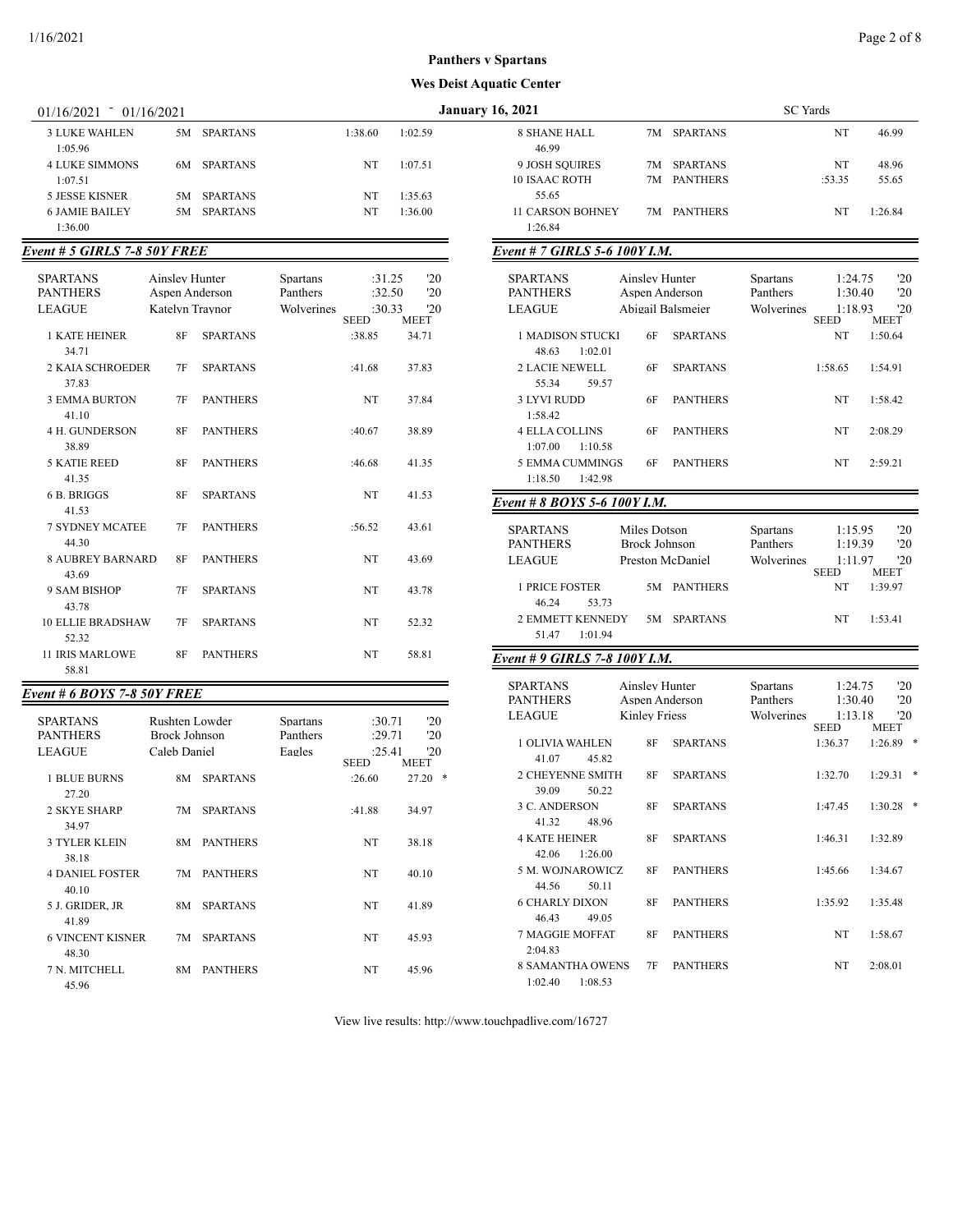| VI/IV/2V21                                   | <u>01/10/2021</u> |                                                      |                 |                                |                                              |                                  |
|----------------------------------------------|-------------------|------------------------------------------------------|-----------------|--------------------------------|----------------------------------------------|----------------------------------|
| Event # 10 BOYS 7-8 100Y I.M.                |                   |                                                      |                 |                                |                                              |                                  |
| <b>SPARTANS</b><br><b>PANTHERS</b><br>LEAGUE |                   | Miles Dotson<br><b>Brock Johnson</b><br>Caleb Daniel |                 | Spartans<br>Panthers<br>Eagles | 1:15.95<br>1:19.39<br>1:02.73<br><b>SEED</b> | '20<br>'20<br>'20<br><b>MEET</b> |
| 1 TYSON BROWN                                |                   | 7M                                                   | <b>PANTHERS</b> |                                | 1:47.40                                      | 1:27.10                          |
| 39.49<br>2 TYLER MURRI<br>50.70              | 47.61<br>48.29    | 8M                                                   | <b>SPARTANS</b> |                                | 1:51.21                                      | 1:38.99                          |
| <b>3 BRIDGER LAMB</b>                        |                   | 8M                                                   | <b>SPARTANS</b> |                                | NT.                                          | 1:43.24                          |
| 51.88                                        | 51.36             |                                                      |                 |                                |                                              |                                  |
| <b>4 ISAAC ROTH</b>                          |                   | 7M                                                   | <b>PANTHERS</b> |                                | NT                                           | 2:45.93                          |
| 1:27.99                                      | 1:17.94           |                                                      |                 |                                |                                              |                                  |
| <b>WADE HAYES</b>                            |                   | 7M                                                   | <b>PANTHERS</b> |                                | NT                                           | DO                               |
| 52.32                                        | 58.64             |                                                      |                 |                                |                                              |                                  |
| <b>CHAZ ANDERSON</b>                         | 51.70             | 7M                                                   | <b>PANTHERS</b> |                                | 1:49.13                                      | DO                               |
| 50.74<br><b>JOSH BRIGGS</b>                  |                   | 8M                                                   | <b>SPARTANS</b> |                                | 1:53.57                                      | DO                               |
| 53.38                                        | 52.10             |                                                      |                 |                                |                                              |                                  |

# *Event # 11 GIRLS 5-6 50Y BACK*

| <b>SPARTANS</b>                    |              | Chevenne Smith                  | <b>Spartans</b>             | :39.29           | '20         |
|------------------------------------|--------------|---------------------------------|-----------------------------|------------------|-------------|
| <b>PANTHERS</b>                    | Jaci Hegsted |                                 | Panthers                    | :41.58           | '20         |
| <b>LEAGUE</b>                      |              | Abigail Balsmeier               | Wolverines                  | :36.63           | '20         |
|                                    |              |                                 |                             | <b>SEED</b>      | <b>MEET</b> |
| <b>1 MADDY STOWELL</b><br>46.25    | 6F           | <b>SPARTANS</b>                 |                             | NT               | 46.25       |
| 2 KAIYA HOLLAWAY<br>49.08          | 6F           | <b>PANTHERS</b>                 |                             | NT               | 49.08       |
| <b>3 CHELSEA MURRI</b><br>55.54    | 5F           | <b>SPARTANS</b>                 |                             | <b>NT</b>        | 55.54       |
| <b>4 B. PORTER</b><br>57.08        | 6F           | <b>PANTHERS</b>                 |                             | NT               | 57.08       |
| <b>5 B. HELGESON</b>               | 6F           | <b>SPARTANS</b>                 |                             | NT               | 58.40       |
| <b>6 KAYDENCE YOUNG</b>            | 5F           | <b>PANTHERS</b>                 |                             | NT               | 58.95       |
| 58.95                              |              |                                 |                             |                  |             |
| <b>7 ELLORA COXSON</b>             | 6F           | <b>SPARTANS</b>                 |                             | NT               | 1:01.02     |
| 1:16.41                            |              |                                 |                             |                  |             |
| 8 K. SORENSON                      | 6F           | <b>PANTHERS</b>                 |                             | <b>NT</b>        | 1:01.87     |
| 1:09.45                            |              |                                 |                             |                  |             |
| <b>9 PRESLEY HARDY</b>             | 6F           | <b>PANTHERS</b>                 |                             | <b>NT</b>        | 1:08.76     |
| 1:08.76                            |              |                                 |                             |                  |             |
| <b>ALLYSSA YOUNG</b>               | 6F           | <b>PANTHERS</b>                 |                             | <b>NT</b>        | <b>NS</b>   |
| Event # 12 BOYS 5-6 50Y BACK       |              |                                 |                             |                  |             |
|                                    |              |                                 |                             |                  |             |
| <b>SPARTANS</b><br><b>PANTHERS</b> |              | Rushten Lowder<br>Brock Johnson | <b>Spartans</b><br>Panthers | :39.75<br>:38.49 | '20<br>'20  |
| <b>LEAGUE</b>                      |              | Evan Tabereaux                  | Wolverines                  | :35.71           | 20          |
|                                    |              |                                 |                             | <b>SEED</b>      | <b>MEET</b> |
| <b>1 BEN WOLFLEY</b>               | 5M           | <b>SPARTANS</b>                 |                             | NT               | 49.49       |
| 58.67                              |              |                                 |                             |                  |             |
| <b>2 CASE ZITZMAN</b>              | 6M           | <b>PANTHERS</b>                 |                             | :57.21           | 51.80       |
| 54.67                              |              |                                 |                             |                  |             |

| 01/16/2021 01/16/2021                     |                                      |                 |                        |                        |                      | <b>January 16, 2021</b>                             |                                                        |                            | <b>SC</b> Yards                    |                                 |                          |
|-------------------------------------------|--------------------------------------|-----------------|------------------------|------------------------|----------------------|-----------------------------------------------------|--------------------------------------------------------|----------------------------|------------------------------------|---------------------------------|--------------------------|
| ent # 10 BOYS 7-8 100Y I.M.               |                                      |                 |                        |                        |                      | 3 ZACH MITCHELL                                     |                                                        | 6M PANTHERS                |                                    | NT                              | 1:00.23                  |
| SPARTANS<br>PANTHERS                      | Miles Dotson<br><b>Brock Johnson</b> |                 | Spartans<br>Panthers   | 1:15.95<br>1:19.39     | '20<br>'20           | 1:02.03<br><b>4 T. CLEMENTS</b><br>1:05.09          |                                                        | 6M SPARTANS                |                                    | 1:12.00                         | 1:03.20                  |
| LEAGUE                                    | Caleb Daniel                         |                 | Eagles                 | 1:02.73<br><b>SEED</b> | '20<br><b>MEET</b>   | <b>5 LUKE SIMMONS</b><br>1:16.51                    | 6M                                                     | <b>SPARTANS</b>            |                                    | NT                              | 1:16.51                  |
| 1 TYSON BROWN<br>47.61<br>39.49           |                                      | 7M PANTHERS     |                        | 1:47.40                | 1:27.10              | <b>6 LUKE WAHLEN</b><br>1:16.54                     |                                                        | 5M SPARTANS                |                                    | NT                              | 1:16.54                  |
| 2 TYLER MURRI<br>50.70<br>48.29           |                                      | 8M SPARTANS     |                        | 1:51.21                | 1:38.99              | 7 CY KEGEL                                          | 5M                                                     | <b>PANTHERS</b>            |                                    | NT                              | 1:17.38                  |
| <b>3 BRIDGER LAMB</b><br>51.88<br>51.36   | 8M                                   | <b>SPARTANS</b> |                        | NT                     | 1:43.24              | 1:21.74<br><b>8 JAMIE BAILEY</b><br>1:42.07         |                                                        | 5M SPARTANS                |                                    | NT                              | 1:42.07                  |
| <b>4 ISAAC ROTH</b><br>1:27.99<br>1:17.94 |                                      | 7M PANTHERS     |                        | NT                     | 2:45.93              | Event # 13 GIRLS 7-8 50Y BACK                       |                                                        |                            |                                    |                                 |                          |
| <b>WADE HAYES</b>                         | 7M                                   | <b>PANTHERS</b> |                        | NT                     | DO                   |                                                     |                                                        |                            |                                    |                                 |                          |
| 52.32<br>58.64<br><b>CHAZ ANDERSON</b>    |                                      | 7M PANTHERS     |                        | 1:49.13                | DQ                   | <b>SPARTANS</b><br><b>PANTHERS</b><br><b>LEAGUE</b> | Cheyenne Smith<br>Jaci Hegsted<br><b>Kinley Friess</b> |                            | Spartans<br>Panthers<br>Wolverines | :39.29<br>:41.58<br>:33.17      | '20<br>'20<br>'20        |
| 50.74<br>51.70<br><b>JOSH BRIGGS</b>      |                                      | 8M SPARTANS     |                        | 1:53.57                | DO                   | 1 EMILY MEYER                                       | 8F                                                     | <b>SPARTANS</b>            |                                    | <b>SEED</b><br>NT               | <b>MEET</b><br>$37.07$ * |
| 53.38<br>52.10                            |                                      |                 |                        |                        |                      | 37.07                                               |                                                        |                            |                                    |                                 |                          |
| ent # 11 GIRLS 5-6 50Y BACK               |                                      |                 |                        |                        |                      | 2 EVELYN JENSEN<br>44.82                            | 7F                                                     | <b>SPARTANS</b>            |                                    | :46.98                          | 44.82                    |
| SPARTANS                                  | Chevenne Smith                       |                 | Spartans               | :39.29                 | '20                  | 3 ELLA SMAKA                                        | 7F                                                     | <b>SPARTANS</b>            |                                    | NT                              | 50.25                    |
| PANTHERS<br>LEAGUE                        | Jaci Hegsted<br>Abigail Balsmeier    |                 | Panthers<br>Wolverines | :41.58<br>:36.63       | '20<br>'20           | 50.25<br>4 B. BRIGGS                                | 8F                                                     | <b>SPARTANS</b>            |                                    | NT                              | 54.84                    |
| 1 MADDY STOWELL                           | 6F                                   | <b>SPARTANS</b> |                        | <b>SEED</b><br>NT      | <b>MEET</b><br>46.25 | 54.84<br>5 ELLIE BRADSHAW                           | 7F                                                     | <b>SPARTANS</b>            |                                    | NT                              | 55.92                    |
| 46.25<br>2 KAIYA HOLLAWAY                 | 6F                                   | <b>PANTHERS</b> |                        | NT                     | 49.08                | 55.92<br><b>KATIE REED</b>                          | 8F                                                     | <b>PANTHERS</b>            |                                    | :54.22                          | DQ                       |
| 49.08<br>3 CHELSEA MURRI                  | 5F                                   | <b>SPARTANS</b> |                        | NT                     | 55.54                | 54.77<br><b>SYDNEY MCATEE</b>                       | 7F                                                     | <b>PANTHERS</b>            |                                    | 1:04.35                         | DO                       |
| 55.54                                     |                                      |                 |                        |                        |                      | 53.48                                               |                                                        |                            |                                    |                                 |                          |
| 4 B. PORTER<br>57.08                      | 6F                                   | <b>PANTHERS</b> |                        | NT                     | 57.08                | Event # 14 BOYS 7-8 50Y BACK                        |                                                        |                            |                                    |                                 |                          |
| 5 B. HELGESON                             | 6F                                   | <b>SPARTANS</b> |                        | NT                     | 58.40                | <b>SPARTANS</b>                                     | Rushten Lowder                                         |                            | Spartans                           | :39.75                          | '20                      |
| <b>6 KAYDENCE YOUNG</b><br>58.95          | 5F                                   | <b>PANTHERS</b> |                        | NT                     | 58.95                | <b>PANTHERS</b><br><b>LEAGUE</b>                    | <b>Brock Johnson</b><br>Caleb Daniel                   |                            | Panthers<br>Eagles                 | :38.49<br>:29.16<br><b>SEED</b> | '20<br>'20               |
| 7 ELLORA COXSON<br>1:16.41                | 6F                                   | <b>SPARTANS</b> |                        | NT                     | 1:01.02              | <b>1 RIVER SALVESEN</b>                             |                                                        | 8M SPARTANS                |                                    | :44.89                          | MEET<br>$37.36$ *        |
| 8 K. SORENSON<br>1:09.45                  | 6F                                   | <b>PANTHERS</b> |                        | NT                     | 1:01.87              | 37.36<br>2 CHAZ THOMASON                            |                                                        | 8M SPARTANS                |                                    | NT                              | 43.05                    |
| 9 PRESLEY HARDY                           | 6F                                   | <b>PANTHERS</b> |                        | NT                     | 1:08.76              | 43.05<br>3 JAMES BIRD                               |                                                        | 7M PANTHERS                |                                    | 1:01.41                         | 45.24                    |
| 1:08.76<br>ALLYSSA YOUNG                  | 6F                                   | <b>PANTHERS</b> |                        | NT                     | <b>NS</b>            | 45.24<br><b>4 DANIEL FOSTER</b>                     |                                                        | 7M PANTHERS                |                                    | NT                              | 46.14                    |
| ent # 12 BOYS 5-6 50Y BACK                |                                      |                 |                        |                        |                      | 46.14                                               |                                                        |                            |                                    |                                 |                          |
| SPARTANS                                  | Rushten Lowder                       |                 | Spartans               | :39.75                 | '20                  | 5 SKYE SHARP<br>48.45                               |                                                        | 7M SPARTANS                |                                    | :56.82                          | 47.23                    |
| PANTHERS<br>LEAGUE                        | Brock Johnson<br>Evan Tabereaux      |                 | Panthers<br>Wolverines | :38.49<br>:35.71       | '20<br>'20           | <b>6 VINCENT KISNER</b>                             |                                                        | 7M SPARTANS                |                                    | NT                              | 53.15                    |
| 1 BEN WOLFLEY<br>58.67                    |                                      | 5M SPARTANS     |                        | <b>SEED</b><br>NT      | MEET<br>49.49        | 56.64<br>7 ISAAC COULSEY<br>56.01                   |                                                        | 8M PANTHERS                |                                    | :43.41                          | 56.01                    |
| 2 CASE ZITZMAN<br>54.67                   |                                      | 6M PANTHERS     |                        | :57.21                 | 51.80                | 8 NOLAN MA<br>9 JOEL BAILEY                         |                                                        | 8M SPARTANS<br>7M SPARTANS |                                    | :59.57<br>1:32.61               | 59.72<br>1:19.42         |
|                                           |                                      |                 |                        |                        |                      | 1:19.42                                             |                                                        |                            |                                    |                                 |                          |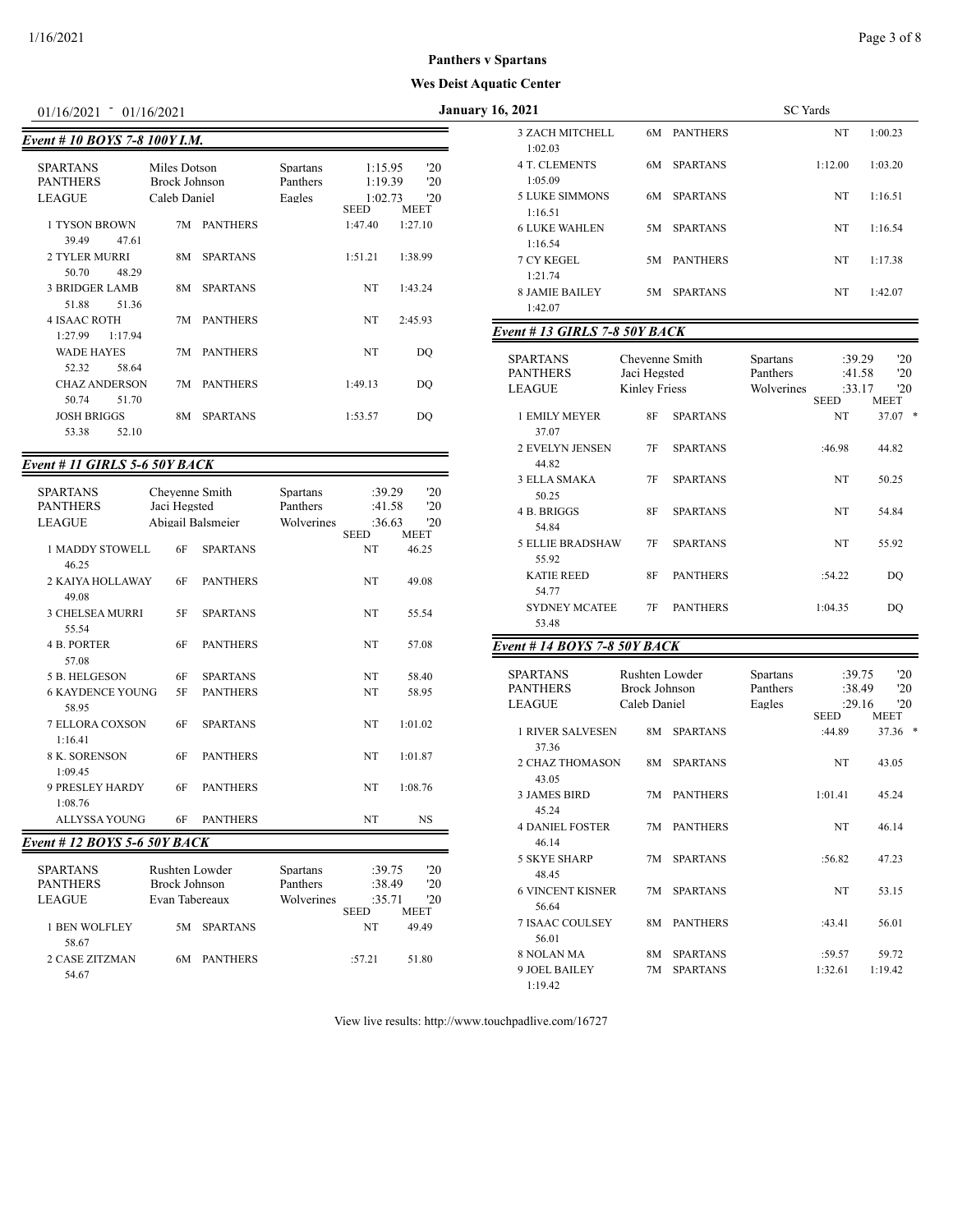| $01/16/2021 - 01/16/2021$                 |                      |                  |                        |         |                        | <b>January 16, 2021</b>                       |                             |                 |                             | <b>SC</b> Yards |
|-------------------------------------------|----------------------|------------------|------------------------|---------|------------------------|-----------------------------------------------|-----------------------------|-----------------|-----------------------------|-----------------|
| <b>10 CARSON BOHNEY</b>                   |                      | 7M PANTHERS      | NT                     |         | 1:36.85                | <b>6 EMMA BURTON</b>                          | 7F                          | <b>PANTHERS</b> |                             |                 |
| 1:38.86<br>ZAC WASEMILLER                 |                      | 7M SPARTANS      | NT                     |         | DQ                     | 53.56<br>1:04.97<br>7 KALINA HAGEN            | 7Ε                          | <b>PANTHERS</b> |                             | 2:2             |
| 1:24.02                                   |                      |                  |                        |         |                        | 1:01.22<br>1:16.75                            |                             |                 |                             |                 |
|                                           |                      |                  |                        |         |                        | <b>8 CHARLOTTE WRAY</b>                       | 7F                          | <b>PANTHERS</b> |                             |                 |
| Event # 15 GIRLS 5-6 100Y BREAST          |                      |                  |                        |         |                        | 1:09.00<br>1:32.33                            |                             |                 |                             |                 |
| <b>SPARTANS</b>                           |                      | Breanna Williams | <b>Spartans</b>        | 1:32.10 | '20                    | <b>OLIVIA WAHLEN</b>                          | 8F                          | <b>SPARTANS</b> |                             | 1:4             |
| <b>PANTHERS</b>                           | Aspen Anderson       |                  | Panthers               | 1:32.90 | '20                    | 46.01<br>50.49                                |                             |                 |                             |                 |
| <b>LEAGUE</b>                             | Laura Johnson        |                  | Eagles<br><b>SEED</b>  | 1:34.15 | '20<br><b>MEET</b>     | <b>Event # 18 BOYS 7-8 100Y BREAST</b>        |                             |                 |                             |                 |
| 1 LIA HENDRIX                             | 6F                   | <b>PANTHERS</b>  | NT                     |         | 1:57.81                |                                               |                             |                 |                             |                 |
| 53.61<br>1:04.20                          |                      |                  |                        |         |                        | <b>SPARTANS</b><br><b>PANTHERS</b>            | Rushten Lowder<br>Adam Roth |                 | <b>Spartans</b><br>Panthers |                 |
| <b>2 LACIE NEWELL</b>                     | 6F                   | <b>SPARTANS</b>  | 2:09.77                |         | 2:04.44                | <b>LEAGUE</b>                                 | Jaiden Liddle               |                 | Wolverines                  |                 |
| 58.15<br>1:06.29                          |                      |                  |                        |         |                        |                                               |                             |                 |                             | <b>SEI</b>      |
| <b>3 BRISTYL LAMB</b>                     | 5F                   | <b>SPARTANS</b>  | NT                     |         | 2:09.09                | 1 JAMES SMAKA                                 |                             | 8M SPARTANS     |                             |                 |
| 59.98<br>1:09.11<br><b>4 KIARA SCHMID</b> | 5F                   | <b>PANTHERS</b>  | NT                     |         | 2:11.92                | 45.92<br>52.23<br><b>2 DEREK RIGGS</b>        |                             | 8M PANTHERS     |                             | 1:4             |
| 1:03.47<br>1:10.78                        |                      |                  |                        |         |                        | 45.12<br>55.92                                |                             |                 |                             |                 |
| 5 ELLA COLLINS                            | 6F                   | <b>PANTHERS</b>  | NT                     |         | 2:29.77                | <b>3 BRIDGER LAMB</b>                         |                             | 8M SPARTANS     |                             |                 |
| 1:09.91<br>1:20.98                        |                      |                  |                        |         |                        | 46.27<br>56.59                                |                             |                 |                             |                 |
| KAIYA HOLLAWAY                            | 6F                   | <b>PANTHERS</b>  | NT                     |         | <b>DO</b>              | <b>4 RILEY CLARK</b>                          |                             | 7M PANTHERS     |                             | 2:1             |
| 1:14.39<br>1:13.39                        |                      |                  |                        |         |                        | 53.27<br>1:00.00                              |                             |                 |                             |                 |
| <b>MADDIE NEWTON</b>                      | 6F                   | <b>SPARTANS</b>  | NT                     |         | DQ                     | <b>5 VINCENT KISNER</b>                       |                             | 7M SPARTANS     |                             |                 |
| 49.92<br>55.55                            |                      |                  |                        |         |                        | <b>6 TYLER KLEIN</b>                          |                             | 8M PANTHERS     |                             |                 |
| <b>Event # 16 BOYS 5-6 100Y BREAST</b>    |                      |                  |                        |         |                        | 56.09<br>1:14.59<br><b>JOSH BRIGGS</b>        |                             | 8M SPARTANS     |                             | 2:0             |
| <b>SPARTANS</b>                           | Rushton Lowder       |                  | <b>Spartans</b>        | 1:28.27 | '20                    | 53.23<br>1:04.00                              |                             |                 |                             |                 |
| <b>PANTHERS</b>                           | Adam Roth            |                  | Panthers               | 1:28.57 | '20                    | <b>Event # 19 GIRLS 5-6 100Y FREE</b>         |                             |                 |                             |                 |
| <b>LEAGUE</b>                             |                      | Preston McDaniel | Wolverines             | 1:22.14 | '20                    |                                               |                             |                 |                             |                 |
|                                           |                      | 5M PANTHERS      | <b>SEED</b><br>NT      |         | <b>MEET</b>            | <b>SPARTANS</b>                               | Ainsley Hunter              |                 | Spartans                    |                 |
| 1 PRICE FOSTER<br>50.35<br>59.08          |                      |                  |                        |         | 1:49.43                | <b>PANTHERS</b>                               | Aspen Anderson              |                 | Panthers                    |                 |
| 2 EZRA SALVESEN                           |                      | 5M SPARTANS      | 2:47.89                |         | 2:20.75                | <b>LEAGUE</b>                                 | Abigail Balsmeier           |                 | Wolverines                  | <b>SEI</b>      |
| 1:05.50<br>1:15.25                        |                      |                  |                        |         |                        | 1 KAIYA HOLLAWAY                              | 6F                          | <b>PANTHERS</b> |                             |                 |
| <b>3 RYAN HALL</b>                        |                      | 6M SPARTANS      | NT                     |         | 2:29.92                | 43.98<br>1:01.78                              |                             |                 |                             |                 |
| 1:10.36<br>1:19.56                        |                      |                  |                        |         |                        | <b>2 BROOKLYN SHUPE</b>                       | 6F                          | <b>PANTHERS</b> |                             | 2:0             |
| <b>4 AARON READING</b>                    |                      | 6M SPARTANS      | NT                     |         | 2:38.59                | 41.71<br>1:54.18                              |                             |                 |                             |                 |
| 1:13.29<br>1:25.30<br><b>CASE ZITZMAN</b> |                      |                  |                        |         |                        | 3 ELLORA COXSON<br>49.55<br>1:04.33           | 6F                          | <b>SPARTANS</b> |                             |                 |
|                                           |                      | 6M PANTHERS      | NT                     |         | NS                     | <b>4 MADDY STOWELL</b>                        | 6F                          | <b>SPARTANS</b> |                             |                 |
| Event # 17 GIRLS 7-8 100Y BREAST          |                      |                  |                        |         |                        | 1:05.48<br>47.55                              |                             |                 |                             |                 |
| <b>SPARTANS</b>                           |                      | Breanna Williams | <b>Spartans</b>        | 1:32.10 | '20                    | <b>5 KIARA SCHMID</b>                         | 5F                          | <b>PANTHERS</b> |                             |                 |
| <b>PANTHERS</b>                           | Aspen Anderson       |                  | Panthers               | 1:32.90 | '20                    | 53.13<br>1:06.34                              |                             |                 |                             |                 |
| <b>LEAGUE</b>                             | <b>Kinley Friess</b> |                  | Wolverines             | 1:24.95 | '20                    | 6 B. HELGESON                                 | 6F                          | <b>SPARTANS</b> |                             |                 |
| 1 C. ANDERSON                             | 8F                   | <b>SPARTANS</b>  | <b>SEED</b><br>1:43.98 |         | <b>MEET</b><br>1:36.12 | 56.63                                         |                             |                 |                             |                 |
| 43.80<br>52.32                            |                      |                  |                        |         |                        | 7 ELLA MOTTISHAW                              | 6F                          | <b>SPARTANS</b> |                             | 2:4             |
| 2 MAGGIE STOWELL                          | 7F                   | <b>SPARTANS</b>  | NT                     |         | 1:49.45                | 1:03.39<br>1:08.52<br><b>8 KAYDENCE YOUNG</b> | 5F                          | <b>PANTHERS</b> |                             |                 |
| 50.94<br>58.51                            |                      |                  |                        |         |                        | 1:16.84<br>1:36.85                            |                             |                 |                             |                 |
| 3 MAGGIE MOFFAT                           | 8F                   | <b>PANTHERS</b>  | NT                     |         | 1:50.06                | KAYLEE FENNELL                                | 6F                          | <b>PANTHERS</b> |                             |                 |
| 49.67<br>1:00.39                          |                      |                  |                        |         |                        | 1:08.09                                       |                             |                 |                             |                 |
| <b>4 ELLA SMAKA</b>                       | 7F                   | <b>SPARTANS</b>  | NT                     |         | 1:53.02                | <b>Event #20 BOYS 5-6 100Y FREE</b>           |                             |                 |                             |                 |
| 50.79<br>1:02.23                          |                      |                  |                        |         |                        |                                               |                             |                 |                             |                 |
| 5 H. GUNDERSON<br>54.20<br>1:00.18        | 8F                   | <b>PANTHERS</b>  | 2:00.52                |         | 1:54.38                | <b>SPARTANS</b>                               | Rushton Lowder              |                 | Spartans                    |                 |
|                                           |                      |                  |                        |         |                        | <b>PANTHERS</b>                               | Gavin Smith                 |                 | Panthers                    |                 |
|                                           |                      |                  |                        |         |                        | <b>LEAGUE</b>                                 | Preston McDaniel            |                 | Wolverines                  |                 |

| 16, 2021                                      |                                  |                 | <b>SC</b> Yards      |                    |         |
|-----------------------------------------------|----------------------------------|-----------------|----------------------|--------------------|---------|
| <b>6 EMMA BURTON</b><br>53.56<br>1:04.97      | 7F                               | <b>PANTHERS</b> |                      | NT                 | 1:58.53 |
| 7 KALINA HAGEN<br>1:01.22<br>1:16.75          | 7F                               | <b>PANTHERS</b> |                      | 2:23.80            | 2:17.97 |
| <b>8 CHARLOTTE WRAY</b><br>1:09.00<br>1:32.33 | 7F                               | <b>PANTHERS</b> |                      | NT                 | 2:41.33 |
| OLIVIA WAHLEN<br>46.01<br>50.49               | 8F                               | <b>SPARTANS</b> |                      | 1:41.80            | DQ      |
| Event # 18 BOYS 7-8 100Y BREAST               |                                  |                 |                      |                    |         |
|                                               |                                  |                 |                      |                    | '20     |
| SPARTANS<br><b>PANTHERS</b>                   | Rushten Lowder<br>Adam Roth      |                 | Spartans<br>Panthers | 1:28.27<br>1:28.57 | '20     |
| <b>LEAGUE</b>                                 | Jaiden Liddle                    |                 | Wolverines           | 1:12.46            | '20     |
|                                               |                                  |                 |                      | <b>SEED</b>        | MEET    |
| <b>1 JAMES SMAKA</b><br>45.92<br>52.23        | 8M                               | <b>SPARTANS</b> |                      | NT                 | 1:38.15 |
| <b>2 DEREK RIGGS</b><br>45.12<br>55.92        | 8M                               | <b>PANTHERS</b> |                      | 1:46.37            | 1:41.04 |
| <b>3 BRIDGER LAMB</b><br>46.27<br>56.59       | 8M                               | <b>SPARTANS</b> |                      | NT                 | 1:42.86 |
| <b>4 RILEY CLARK</b><br>53.27<br>1:00.00      | 7M                               | <b>PANTHERS</b> |                      | 2:16.08            | 1:52.87 |
| <b>5 VINCENT KISNER</b>                       | 7M                               | <b>SPARTANS</b> |                      | NT                 | 2:05.94 |
| <b>6 TYLER KLEIN</b>                          | 8M                               | <b>PANTHERS</b> |                      | NT                 | 2:10.68 |
| 56.09<br>1:14.59                              |                                  |                 |                      |                    |         |
| <b>JOSH BRIGGS</b>                            | 8M                               | <b>SPARTANS</b> |                      | 2:00.52            | DQ      |
| 53.23<br>1:04.00                              |                                  |                 |                      |                    |         |
| <b>Event # 19 GIRLS 5-6 100Y FREE</b>         |                                  |                 |                      |                    |         |
|                                               |                                  |                 |                      |                    | '20     |
| <b>SPARTANS</b><br><b>PANTHERS</b>            | Ainsley Hunter<br>Aspen Anderson |                 | Spartans<br>Panthers | 1:09.96<br>1:18.68 | '20     |
| <b>LEAGUE</b>                                 | Abigail Balsmeier                |                 | Wolverines           | 1:09.92            | '20     |
|                                               |                                  |                 |                      | SEED               | MEET    |
| 1 KAIYA HOLLAWAY<br>43.98<br>1:01.78          | 6F                               | <b>PANTHERS</b> |                      | NT                 | 1:29.46 |
| <b>2 BROOKLYN SHUPE</b><br>41.71<br>1:54.18   | 6F                               |                 |                      |                    |         |
|                                               |                                  | <b>PANTHERS</b> |                      | 2:04.33            | 1:33.48 |
| 3 ELLORA COXSON<br>49.55                      | 6F                               | <b>SPARTANS</b> |                      | NT                 | 1:47.02 |
| 1:04.33<br><b>4 MADDY STOWELL</b>             | 6F                               | <b>SPARTANS</b> |                      | NT                 | 1:51.86 |
| 47.55<br>1:05.48<br>5 KIARA SCHMID            | 5F                               | <b>PANTHERS</b> |                      | NT                 | 1:59.47 |
| 53.13<br>1:06.34<br><b>6 B. HELGESON</b>      | 6F                               | SPARTANS        |                      | NT                 | 2:03.09 |
| 56.63<br>7 ELLA MOTTISHAW                     | 6F                               | SPARTANS        |                      | 2:45.52            | 2:11.91 |
| 1:03.39<br>1:08.52<br><b>8 KAYDENCE YOUNG</b> | 5F                               | <b>PANTHERS</b> |                      | NT                 | 2:52.99 |
| 1:36.85<br>1:16.84<br>KAYLEE FENNELL          | 6F                               | <b>PANTHERS</b> |                      | NT                 | DQ      |
| 1:08.09                                       |                                  |                 |                      |                    |         |
| <b>Event # 20 BOYS 5-6 100Y FREE</b>          |                                  |                 |                      |                    |         |
| SPARTANS                                      | Rushton Lowder                   |                 | Spartans             | 1:15.56            | '20     |
| PANTHERS                                      | Gavin Smith                      |                 | Panthers             | 1:08.35            | '20     |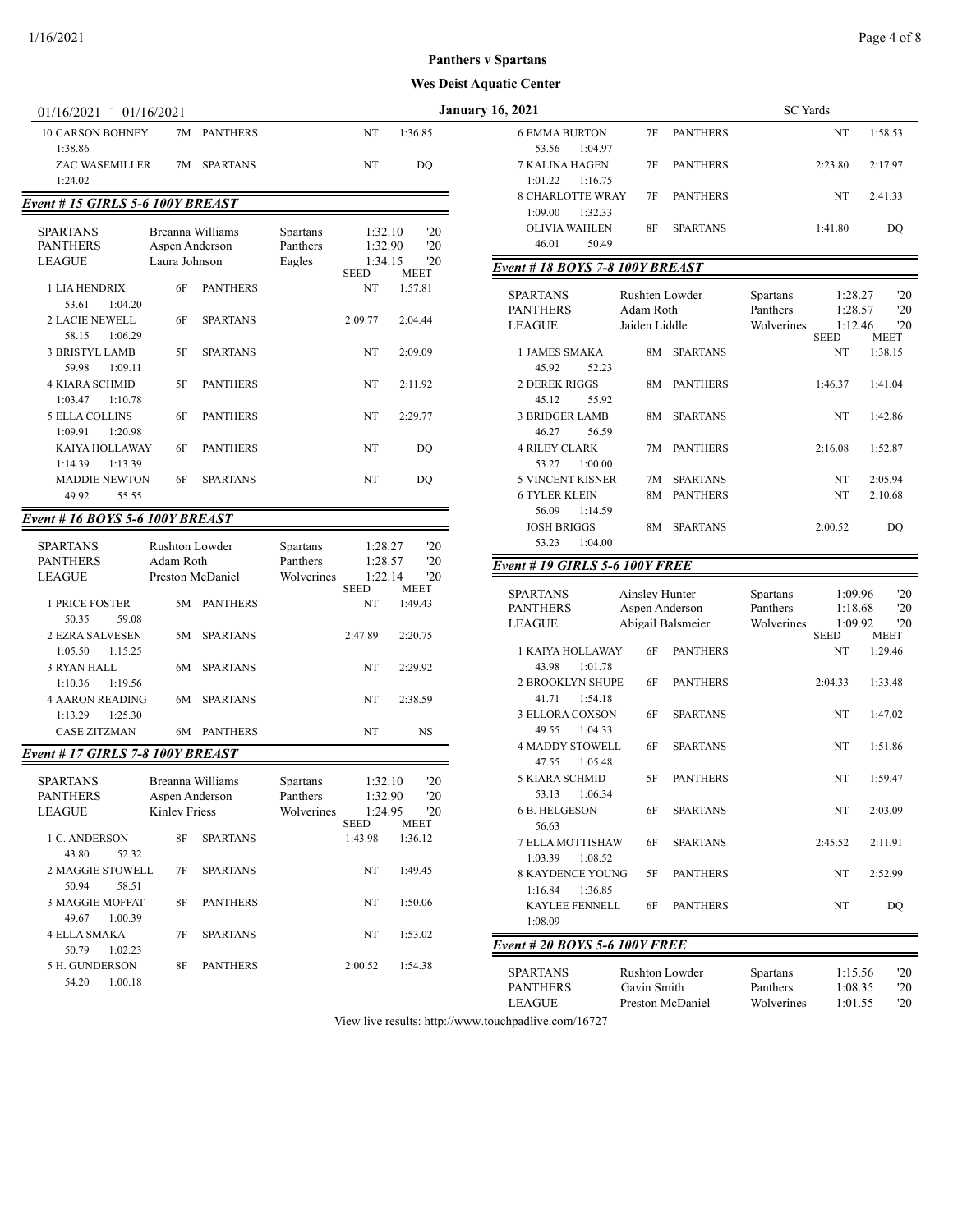| $01/16/2021 = 01/16/2021$                            |                                                   |                 |                                           |                                              |             | Ja               |
|------------------------------------------------------|---------------------------------------------------|-----------------|-------------------------------------------|----------------------------------------------|-------------|------------------|
| <b>Event # 20 BOYS 5-6 100Y FREE</b>                 |                                                   |                 |                                           |                                              |             |                  |
| <b>SPARTANS</b><br><b>PANTHERS</b><br><b>LEAGUE</b>  | Rushton Lowder<br>Gavin Smith<br>Preston McDaniel |                 | <b>Spartans</b><br>Panthers<br>Wolverines | 1:15.56<br>1:08.35<br>1:01.55<br><b>SEED</b> | <b>MEET</b> | '20<br>'20<br>20 |
| <b>1 BEN WOLFLEY</b>                                 | 5M                                                | <b>SPARTANS</b> |                                           | NT                                           | 1:40.23     |                  |
| 1:40.23<br>2 ZACH MITCHELL<br>1:08.24<br>54.69       | 6M                                                | <b>PANTHERS</b> |                                           | NT                                           | 1:59.59     |                  |
| <b>3 AARON READING</b><br>1:08.43<br>58.29           | 6M                                                | <b>SPARTANS</b> |                                           | 1:54.28                                      | 2:05.13     |                  |
| <b>4 CY KEGEL</b><br>1:33.78<br>2.10,70              | 5М.                                               | <b>PANTHERS</b> |                                           | NT                                           | 3:35.58     |                  |
| 5 JESSE KISNER                                       | 5M                                                | <b>SPARTANS</b> |                                           | NT                                           | 3:38.30     |                  |
| 1:44.52<br><b>JAMIE BAILEY</b><br>1:35.78<br>1:46.28 | 5M                                                | <b>SPARTANS</b> |                                           | NT                                           | DO          |                  |

### *Event # 21 GIRLS 7-8 100Y FREE*

| <b>SPARTANS</b><br><b>PANTHERS</b><br><b>LEAGUE</b> | Ainsley Hunter<br>Aspen Anderson<br><b>Kinley Friess</b> |                 | Spartans<br>Panthers<br>Wolverines | 1:09.96<br>1:18.68<br>1:03.73<br><b>SEED</b> | '20<br>'20<br>20<br><b>MEET</b> |
|-----------------------------------------------------|----------------------------------------------------------|-----------------|------------------------------------|----------------------------------------------|---------------------------------|
| 1 EMILY MEYER                                       | 8F                                                       | <b>SPARTANS</b> |                                    | NT                                           | ∗<br>1:14.77                    |
| 38.01<br>36.76                                      |                                                          |                 |                                    |                                              |                                 |
| 2 J. WILLIAMS                                       | 8F                                                       | <b>PANTHERS</b> |                                    | 1:23.64                                      | 1:24.40                         |
| 38.56<br>45.84                                      |                                                          |                 |                                    |                                              |                                 |
| <b>3 KAJA SCHROEDER</b>                             | 7F                                                       | <b>SPARTANS</b> |                                    | 1:33.78                                      | 1:32.09                         |
| 42.09<br>50.00                                      |                                                          |                 |                                    |                                              |                                 |
| <b>4 EVELYN JENSEN</b>                              | 7F                                                       | <b>SPARTANS</b> |                                    | 1:41.26                                      | 1:36.92                         |
| 44.91<br>52.01                                      |                                                          |                 |                                    |                                              |                                 |
| <b>5 KATIE REED</b>                                 | 8F                                                       | <b>PANTHERS</b> |                                    | 1:53.38                                      | 1:40.45                         |
| 48.42<br>59.75                                      |                                                          |                 |                                    |                                              |                                 |
| <b>6 SAM BISHOP</b>                                 | 7F                                                       | <b>SPARTANS</b> |                                    | NT                                           | 1:45.51                         |
| 48.01<br>1:03.98                                    |                                                          |                 |                                    |                                              |                                 |
| <b>7 AUBREY BARNARD</b>                             | 8F                                                       | <b>PANTHERS</b> |                                    | NT                                           | 1:48.25                         |
| 48.78<br>59.47                                      |                                                          |                 |                                    |                                              |                                 |
| <b>8 CHARLOTTE WRAY</b>                             | 7F                                                       | <b>PANTHERS</b> |                                    | NT                                           | 1:57.36                         |
| 1:04.71<br>52.65                                    |                                                          |                 |                                    |                                              |                                 |
| <b>9 IRIS MARLOWE</b>                               | 8F                                                       | <b>PANTHERS</b> |                                    | NT                                           | 2:16.26                         |
| 1:00.39<br>1:15.87                                  |                                                          |                 |                                    |                                              |                                 |
| <b>ELLIE BRADSHAW</b>                               | 7F                                                       | <b>SPARTANS</b> |                                    | NT                                           | DO                              |
| 55.38<br>1:32.98                                    |                                                          |                 |                                    |                                              |                                 |
|                                                     |                                                          |                 |                                    |                                              |                                 |

### *Event # 22 BOYS 7-8 100Y FREE*

| <b>SPARTANS</b><br><b>PANTHERS</b><br><b>LEAGUE</b> | Rushton Lowder<br>Gavin Smith<br>Caleb Daniel |                 | <b>Spartans</b><br>Panthers<br>Eagles | 1:15.56<br>1:08.35<br>:55.22 |  | 20<br>'20<br>$20^{\circ}$  |  |
|-----------------------------------------------------|-----------------------------------------------|-----------------|---------------------------------------|------------------------------|--|----------------------------|--|
| 1 TYSON BROWN<br>38.37<br>34.56                     | 7M.                                           | <b>PANTHERS</b> |                                       | <b>SEED</b><br>1:21.85       |  | <b>MEET</b><br>*<br>1.1293 |  |
| <b>2 RIVER SALVESEN</b><br>1:15.87                  | 8M                                            | <b>SPARTANS</b> |                                       | 1:33.22                      |  | 1:15.87                    |  |

|                                             |                                  |                 |                                    |                              |                             | 1163 DUST Aquatic Center                                                                                   |                                                                                        |
|---------------------------------------------|----------------------------------|-----------------|------------------------------------|------------------------------|-----------------------------|------------------------------------------------------------------------------------------------------------|----------------------------------------------------------------------------------------|
| 01/16/2021                                  | $-01/16/2021$                    |                 |                                    |                              |                             | <b>January 16, 2021</b>                                                                                    | <b>SC</b> Yards                                                                        |
| ent # 20 BOYS 5-6 100Y FREE                 |                                  |                 |                                    |                              |                             | <b>3 TYLER MURRI</b><br>8M SPARTANS<br>40.60<br>44.17                                                      | 1:34.74<br>1:24.77                                                                     |
| SPARTANS<br><b>PANTHERS</b><br>LEAGUE       | Rushton Lowder<br>Gavin Smith    |                 | Spartans<br>Panthers<br>Wolverines | 1:15.56<br>1:08.35           | '20<br>'20<br>'20           | <b>4 CHAZ ANDERSON</b><br>7M PANTHERS<br>40.37<br>46.45<br><b>5 CHAZ THOMASON</b><br><b>SPARTANS</b><br>8M | 1:52.69<br>1:26.82<br>1:33.97<br>NT                                                    |
| 1 BEN WOLFLEY                               | Preston McDaniel                 | 5M SPARTANS     |                                    | 1:01.55<br><b>SEED</b><br>NT | MEET<br>1:40.23             | 43.10<br>50.87<br><b>6 NOLAN MA</b><br>8M SPARTANS                                                         | 1:41.99<br>1:49.60                                                                     |
| 1:40.23<br>2 ZACH MITCHELL                  |                                  | 6M PANTHERS     |                                    | NT                           | 1:59.59                     | 45.03<br>56.96<br>7 N. MITCHELL<br>8M PANTHERS                                                             | 1:47.95<br>NT                                                                          |
| 54.69<br>1:08.24<br><b>3 AARON READING</b>  | 6M                               | <b>SPARTANS</b> |                                    | 1:54.28                      | 2:05.13                     | 49.35<br>1:02.11<br>7M SPARTANS                                                                            |                                                                                        |
| 58.29<br>1:08.43<br><b>4 CY KEGEL</b>       |                                  |                 |                                    | NT                           |                             | <b>8 SHANE HALL</b><br>49.96<br>1:02.02                                                                    | NT<br>1:51.98                                                                          |
| 1:33.78<br>2:10.70                          |                                  | 5M PANTHERS     |                                    |                              | 3:35.58                     | 9 JOSH SQUIRES<br>7M SPARTANS<br>2:05.59                                                                   | NT<br>2:05.59                                                                          |
| 5 JESSE KISNER<br>1:44.52                   | 5M                               | <b>SPARTANS</b> |                                    | NT                           | 3:38.30                     | <b>10 ISAAC COULSEY</b><br>8M PANTHERS<br>58.05<br>1:12.93                                                 | 2:10.98<br>2:09.62                                                                     |
| <b>JAMIE BAILEY</b><br>1:35.78<br>1:46.28   | 5M                               | <b>SPARTANS</b> |                                    | NT                           | DQ                          | <b>11 ZAC WASEMILLER</b><br>7M SPARTANS<br>1:16.14                                                         | 2:40.70<br>NT                                                                          |
| ent # 21 GIRLS 7-8 100Y FREE                |                                  |                 |                                    |                              |                             | <b>12 JOEL BAILEY</b><br>7M SPARTANS<br>1:13.53<br>1:37.96                                                 | 3:02.29<br>2:51.49                                                                     |
| SPARTANS<br>PANTHERS                        | Ainsley Hunter<br>Aspen Anderson |                 | <b>Spartans</b><br>Panthers        | 1:09.96<br>1:18.68           | '20<br>'20                  | Event # 23 GIRLS 5-6 50Y FLY                                                                               |                                                                                        |
| LEAGUE                                      | <b>Kinley Friess</b>             |                 | Wolverines                         | 1:03.73<br><b>SEED</b>       | '20<br><b>MEET</b>          | <b>SPARTANS</b><br>Ainsley Hunter                                                                          | :35.94<br>'20<br>Spartans                                                              |
| 1 EMILY MEYER<br>36.76<br>38.01             | 8F                               | <b>SPARTANS</b> |                                    | NT                           | $1:14.77$ *                 | <b>PANTHERS</b><br>Sarah Bird<br><b>LEAGUE</b><br>Lauren Grimes                                            | Panthers<br>:43.28<br>'20<br>:36.47<br>'20<br>Wolverines<br><b>SEED</b><br><b>MEET</b> |
| 2 J. WILLIAMS<br>38.56<br>45.84             | <b>8F</b>                        | <b>PANTHERS</b> |                                    | 1:23.64                      | 1:24.40                     | 1 MADISON STUCKI<br>6F<br><b>SPARTANS</b><br>54.13                                                         | NT<br>53.11                                                                            |
| <b>3 KAIA SCHROEDER</b><br>42.09<br>50.00   | 7F                               | <b>SPARTANS</b> |                                    | 1:33.78                      | 1:32.09                     | 2 LYVI RUDD<br><b>PANTHERS</b><br>6F<br>1:10.16                                                            | NT<br>57.71                                                                            |
| <b>4 EVELYN JENSEN</b><br>44.91<br>52.01    | 7F                               | <b>SPARTANS</b> |                                    | 1:41.26                      | 1:36.92                     | <b>3 LACIE NEWELL</b><br><b>SPARTANS</b><br>6F<br>58.74                                                    | :57.78<br>58.74                                                                        |
| <b>5 KATIE REED</b><br>48.42<br>59.75       | 8F                               | <b>PANTHERS</b> |                                    | 1:53.38                      | 1:40.45                     | <b>4 EMMA CUMMINGS</b><br><b>PANTHERS</b><br>6F<br>1:43.46                                                 | 1:42.43<br>NT                                                                          |
| <b>6 SAM BISHOP</b><br>1:03.98<br>48.01     | 7F                               | <b>SPARTANS</b> |                                    | NT                           | 1:45.51                     | Event # 24 BOYS 5-6 50Y FLY                                                                                |                                                                                        |
| <b>7 AUBREY BARNARD</b><br>48.78<br>59.47   | 8F                               | <b>PANTHERS</b> |                                    | NT                           | 1:48.25                     | <b>SPARTANS</b><br>Miles Dotson<br><b>PANTHERS</b><br><b>Brock Johnson</b>                                 | Spartans<br>:33.67<br>'20<br>Panthers<br>'20<br>:34.35                                 |
| <b>8 CHARLOTTE WRAY</b><br>52.65<br>1:04.71 | 7F                               | <b>PANTHERS</b> |                                    | NT                           | 1:57.36                     | <b>LEAGUE</b><br>Evan Tabereaux                                                                            | :34.44<br>'20<br>Wolverines<br><b>SEED</b><br><b>MEET</b>                              |
| 9 IRIS MARLOWE<br>1:00.39<br>1:15.87        | 8F                               | <b>PANTHERS</b> |                                    | NT                           | 2:16.26                     | <b>EMMETT KENNEDY</b><br>5M SPARTANS<br>1:00.21                                                            | NT<br>DO                                                                               |
| <b>ELLIE BRADSHAW</b><br>1:32.98<br>55.38   | 7F                               | <b>SPARTANS</b> |                                    | NT                           | DQ                          | Event # 25 GIRLS 7-8 50Y FLY                                                                               |                                                                                        |
|                                             |                                  |                 |                                    |                              |                             | <b>SPARTANS</b><br>Ainsley Hunter                                                                          | :35.94<br>'20<br>Spartans                                                              |
| ent # 22 BOYS 7-8 100Y FREE                 |                                  |                 |                                    |                              |                             | <b>PANTHERS</b><br>Sarah Bird                                                                              | Panthers<br>:43.28<br>'20                                                              |
| SPARTANS                                    | Rushton Lowder                   |                 | <b>Spartans</b>                    | 1:15.56                      | '20                         | LEAGUE<br><b>Kinley Friess</b>                                                                             | :31.77<br>'20<br>Wolverines<br><b>SEED</b><br>MEET                                     |
| PANTHERS<br>LEAGUE                          | Gavin Smith<br>Caleb Daniel      |                 | Panthers<br>Eagles                 | 1:08.35<br>:55.22<br>SEED    | '20<br>$20^{\circ}$<br>MEET | 1 CHEYENNE SMITH<br><b>SPARTANS</b><br>8F<br>41.05                                                         | :40.37<br>$41.05$ *                                                                    |
| 1 TYSON BROWN<br>34.56<br>38.37             |                                  | 7M PANTHERS     |                                    | 1:21.85                      | $1:12.93$ *                 | 2 KATE HEINER<br>8F<br><b>SPARTANS</b><br>45.27                                                            | NT<br>45.27                                                                            |
| <b>2 RIVER SALVESEN</b>                     |                                  | 8M SPARTANS     |                                    | 1:33.22                      | 1:15.87                     | 3 M. WOJNAROWICZ<br><b>PANTHERS</b><br>8F<br>45.80                                                         | :56.38<br>45.80                                                                        |
| 1:15.87                                     |                                  |                 |                                    |                              |                             | <b>4 MAGGIE STOWELL</b><br><b>SPARTANS</b><br>7F                                                           | 52.40<br>NT                                                                            |

View live results: http://www.touchpadlive.com/16727

52.40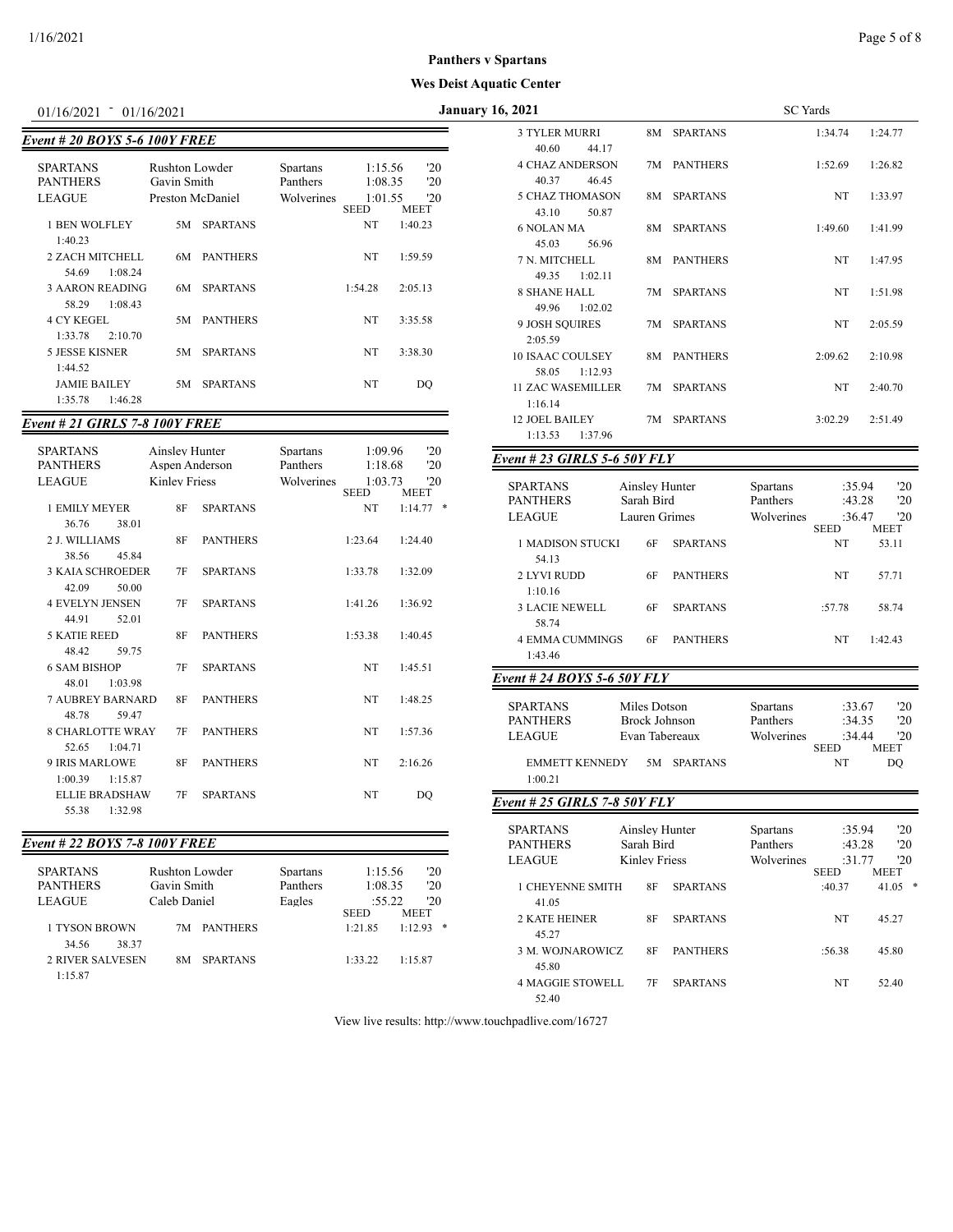## **st Aquatic Center Panthers v Spartans**

|                                               |                                      |                 |                             |                        |                    | <b>Wes Deist Aquatic Center</b>                |                 |                  |                             |
|-----------------------------------------------|--------------------------------------|-----------------|-----------------------------|------------------------|--------------------|------------------------------------------------|-----------------|------------------|-----------------------------|
| 01/16/2021                                    | $-01/16/2021$                        |                 |                             |                        |                    | <b>January 16, 2021</b>                        |                 |                  | <b>SC</b> Yards             |
| 5 B. BRIGGS<br>54.21                          | <b>8F</b>                            | <b>SPARTANS</b> |                             | NT                     | 53.26              | 1 BEN WOLFLEY<br>50.52<br>1:04.91              |                 | 5M SPARTANS      |                             |
| <b>6 KALINA HAGEN</b><br>53.81                | 7F                                   | <b>PANTHERS</b> |                             | NT                     | 53.81              | 2 T. CLEMENTS<br>1:09.65<br>1:13.57            |                 | 6M SPARTANS      | 2:4                         |
| <b>7 SAMANTHA OWENS</b><br>1:08.38            | 7F                                   | <b>PANTHERS</b> |                             | NT                     | 1:06.77            | <b>3 LUKE WAHLEN</b><br>2:57.65                |                 | 5M SPARTANS      |                             |
| <b>8 AUBREY BARNARD</b><br>1:15.45            | 8F                                   | <b>PANTHERS</b> |                             | NT                     | 1:14.08            | <b>4 LUKE SIMMONS</b><br>1:25.67<br>1:31.38    |                 | 6M SPARTANS      |                             |
| Event # 26 BOYS 7-8 50Y FLY                   |                                      |                 |                             |                        |                    | 5 CY KEGEL<br>1:29.65<br>1:40.48               |                 | 5M PANTHERS      |                             |
| <b>SPARTANS</b><br><b>PANTHERS</b>            | Miles Dotson<br><b>Brock Johnson</b> |                 | <b>Spartans</b><br>Panthers | :33.67<br>:34.35       | '20<br>'20         | Event #29 GIRLS 7-8 100Y BACK                  |                 |                  |                             |
| <b>LEAGUE</b>                                 | Caleb Daniel                         |                 | Eagles                      | :28.31<br><b>SEED</b>  | '20<br><b>MEET</b> | <b>SPARTANS</b><br><b>PANTHERS</b>             | Jenna Williams  | Breanna Williams | <b>Spartans</b><br>Panthers |
| <b>1 BLUE BURNS</b><br>30.29                  |                                      | 8M SPARTANS     |                             | :29.79                 | $30.29$ *          | <b>LEAGUE</b>                                  | Katelyn Travnor |                  | Wolverines<br><b>SEI</b>    |
| 2 HAL CLEMENTS<br>40.97                       | 8M                                   | <b>SPARTANS</b> |                             | :45.65                 | 40.97              | 1 EMILY MEYER<br>42.68<br>43.60                | 8F              | <b>SPARTANS</b>  |                             |
| <b>3 JAMES SMAKA</b><br>43.52                 | 8M                                   | <b>SPARTANS</b> |                             | NT                     | 43.52              | 2 J. WILLIAMS<br>45.37<br>42.28                | 8F              | <b>PANTHERS</b>  | 1:3                         |
| <b>4 DEREK RIGGS</b><br>43.82                 |                                      | 8M PANTHERS     |                             | :54.91                 | 43.82              | 3 CHEYENNE SMITH<br>42.70<br>46.23             | 8F              | <b>SPARTANS</b>  | 1:4                         |
| <b>5 JAMES BIRD</b><br>46.38                  |                                      | 7M PANTHERS     |                             | NT                     | 46.38              | <b>4 EVELYN JENSEN</b><br>1:45.19              | 7F              | <b>SPARTANS</b>  | 1:4                         |
| Event # 27 GIRLS 5-6 100Y BACK                |                                      |                 |                             |                        |                    | <b>5 KAIA SCHROEDER</b><br>49.25<br>57.37      | 7F              | <b>SPARTANS</b>  | 1:5                         |
| <b>SPARTANS</b><br><b>PANTHERS</b>            | Breanna Williams<br>Jenna Williams   |                 | <b>Spartans</b><br>Panthers | 1:29.40<br>1:33.26     | '20<br>'20         | <b>6 H. GUNDERSON</b><br>52.82<br>57.19        | 8F              | <b>PANTHERS</b>  | 2:0                         |
| <b>LEAGUE</b>                                 | Lauren Grimes                        |                 | Wolverines                  | 1:22.39<br><b>SEED</b> | '20<br><b>MEET</b> | <b>7 SAM BISHOP</b><br>59.94<br>1:10.13        | 7F              | <b>SPARTANS</b>  |                             |
| <b>1 MADDY STOWELL</b><br>50.23<br>58.12      | 6F                                   | <b>SPARTANS</b> |                             | NT                     | 1:47.48            | 8 CHARLOTTE WRAY<br>1:03.35<br>1:08.39         | 7F              | <b>PANTHERS</b>  |                             |
| <b>2 LIA HENDRIX</b><br>50.86<br>56.69        | 6F                                   | <b>PANTHERS</b> |                             | 1:46.70                | 1:47.55            | 9 MAGGIE MOFFAT<br>1:04.25<br>1:13.07          | 8F              | <b>PANTHERS</b>  |                             |
| <b>3 BROOKLYN SHUPE</b><br>52.45<br>59.03     | 6F                                   | <b>PANTHERS</b> |                             | 1:58.20                | 1:51.48            | <b>10 SAMANTHA OWENS</b><br>1:14.75            | 7F              | <b>PANTHERS</b>  | 2:2                         |
| <b>4 CHELSEA MURRI</b><br>$1.02.91$ $1.05.09$ | 5F                                   | <b>SPARTANS</b> |                             | NT                     | 2:08.00            | 1:21.37<br><b>Event #30 BOYS 7-8 100Y BACK</b> |                 |                  |                             |

5 B. HELGESON 6F SPARTANS NT 2:11.69

6 B. PORTER 6F PANTHERS NT 2:12.61

7 ALLYSSA YOUNG 6F PANTHERS NT 2:20.50

8 ELLORA COXSON 6F SPARTANS NT 2:22.62

9 KAYLEE FENNELL 6F PANTHERS NT 2:24.37

10 ELLA MOTTISHAW 6F SPARTANS NT 2:47.25

SPARTANS River Salvesen Spartans 1:39.83 '20 PANTHERS Bridger Hammer Panthers 1:26.80 '20<br>
LEAGUE Evan Tabereaux Wolverines 1:15.23 '20 LEAGUE Evan Tabereaux Wolverines 1:15.23<br>SEED N

1:04.25 1:22.30

1:02.97 1:09.64

1:03.81 1:17.94

1:06.75 1:15.87

1:08.05 1:18.47

1:17.25 1:30.00 *Event # 28 BOYS 5-6 100Y BACK*

| 6, 2021               |    | <b>SC</b> Yards |           |         |  |  |
|-----------------------|----|-----------------|-----------|---------|--|--|
| <b>1 BEN WOLFLEY</b>  | 5M | <b>SPARTANS</b> | NT        | 1:55.43 |  |  |
| 1:04.91<br>50.52      |    |                 |           |         |  |  |
| 2 T. CLEMENTS         | 6M | <b>SPARTANS</b> | 2:44.80   | 2:23.22 |  |  |
| 1:13.57<br>1:09.65    |    |                 |           |         |  |  |
| <b>3 LUKE WAHLEN</b>  | 5M | <b>SPARTANS</b> | NT        | 2:52.62 |  |  |
| 2:57.65               |    |                 |           |         |  |  |
| <b>4 LUKE SIMMONS</b> | 6M | <b>SPARTANS</b> | <b>NT</b> | 2:56.59 |  |  |
| 1:31.38<br>1:25.67    |    |                 |           |         |  |  |
| 5 CY KEGEL            | 5M | <b>PANTHERS</b> | NT        | 3:10.13 |  |  |
| 1:40.48<br>1:29.65    |    |                 |           |         |  |  |

#### *Event # 29 GIRLS 7-8 100Y BACK*

|    |                 | <b>Spartans</b><br>Panthers<br>Wolverines                                                                      | <b>SEED</b> | '20<br>'20<br>20<br><b>MEET</b>                                |
|----|-----------------|----------------------------------------------------------------------------------------------------------------|-------------|----------------------------------------------------------------|
| 8F | <b>SPARTANS</b> |                                                                                                                | <b>NT</b>   | *<br>1:26.28                                                   |
|    |                 |                                                                                                                |             |                                                                |
|    |                 |                                                                                                                |             | 1:27.65<br>*                                                   |
|    |                 |                                                                                                                |             |                                                                |
|    |                 |                                                                                                                |             | *<br>1:28.93                                                   |
|    |                 |                                                                                                                |             |                                                                |
|    |                 |                                                                                                                |             | 1:45.19                                                        |
|    |                 |                                                                                                                |             |                                                                |
| 7F | <b>SPARTANS</b> |                                                                                                                | 1:51.12     | 1:46.62                                                        |
|    |                 |                                                                                                                |             |                                                                |
| 8F | <b>PANTHERS</b> |                                                                                                                | 2:04.83     | 1:50.01                                                        |
|    |                 |                                                                                                                |             |                                                                |
| 7F | <b>SPARTANS</b> |                                                                                                                | <b>NT</b>   | 2:10.07                                                        |
|    |                 |                                                                                                                |             |                                                                |
| 7F | <b>PANTHERS</b> |                                                                                                                | <b>NT</b>   | 2:11.74                                                        |
|    |                 |                                                                                                                |             |                                                                |
| 8F | <b>PANTHERS</b> |                                                                                                                | <b>NT</b>   | 2:17.32                                                        |
|    |                 |                                                                                                                |             |                                                                |
| 7F | <b>PANTHERS</b> |                                                                                                                | 2:24.23     | 2:36.12                                                        |
|    |                 |                                                                                                                |             |                                                                |
|    | 8F<br>8F<br>7F  | Breanna Williams<br>Jenna Williams<br>Katelyn Traynor<br><b>PANTHERS</b><br><b>SPARTANS</b><br><b>SPARTANS</b> |             | 1:29.40<br>1:33.26<br>1:16.70<br>1:33.26<br>1:46.92<br>1:43.71 |

#### *Event # 30 BOYS 7-8 100Y BACK*

| <b>SPARTANS</b>         | River Salvesen        | <b>Spartans</b> | 1:39.83     | '20         |   |
|-------------------------|-----------------------|-----------------|-------------|-------------|---|
| <b>PANTHERS</b>         | Bridger Hammer        | Panthers        | 1:26.80     | '20         |   |
| <b>LEAGUE</b>           | Caleb Daniel          | Eagles          | 1:00.85     | '20         |   |
|                         |                       |                 | <b>SEED</b> | <b>MEET</b> |   |
| <b>1 RIVER SALVESEN</b> | <b>SPARTANS</b><br>8M |                 | 1:39.83     | 1:28.18     | * |
| 41.36<br>46.82          |                       |                 |             |             |   |
| 2 TYSON BROWN           | <b>PANTHERS</b><br>7M |                 | NT          | 1:29.41     | * |
| 1:33.13                 |                       |                 |             |             |   |
| <b>3 RILEY CLARK</b>    | <b>PANTHERS</b><br>7M |                 | 1:48.24     | 1:39.76     | * |
| 1:40.41                 |                       |                 |             |             |   |
| <b>4 HAL CLEMENTS</b>   | <b>SPARTANS</b><br>8M |                 | NT          | 1:39.94     |   |
| 49.00<br>50.94          |                       |                 |             |             |   |
| 5 CHAZ THOMASON         | <b>SPARTANS</b><br>8M |                 | NT          | 1:40.22     |   |
| 47.43<br>52.79          |                       |                 |             |             |   |
| <b>6 DANIEL FOSTER</b>  | <b>PANTHERS</b><br>7M |                 | NT          | 1:45.84     |   |
| 56.24<br>49.60          |                       |                 |             |             |   |
| 7 BRIDGER LAMB          | <b>SPARTANS</b><br>8M |                 | NT          | 1:53.02     |   |
| 1:00.51<br>52.51        |                       |                 |             |             |   |
|                         |                       |                 |             |             |   |

View live results: http://www.touchpadlive.com/16727

MEET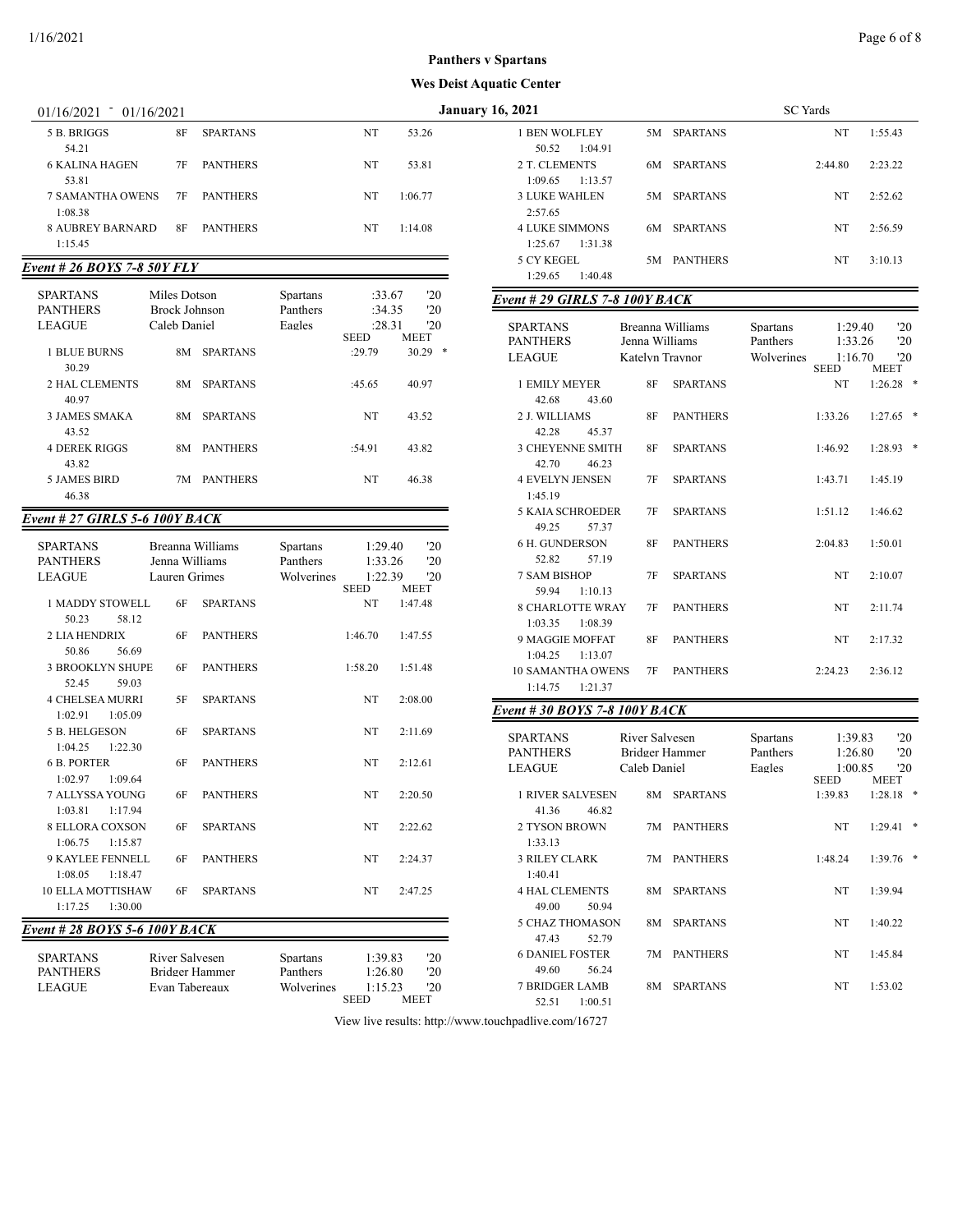| 01/16/2021 | 01/16/2021 |
|------------|------------|

| 8 J. GRIDER, JR       | 8M | <b>SPARTANS</b> | NT      | 1:53.77 |
|-----------------------|----|-----------------|---------|---------|
| 59.22<br>54.55        |    |                 |         |         |
| 9 SKYE SHARP          | 7M | <b>SPARTANS</b> | 2:02.09 | 1:59.62 |
| 1:05.84<br>53.78      |    |                 |         |         |
| 10 N. MITCHELL        | 8M | <b>PANTHERS</b> | NT      | 2:08.30 |
| 1:12.50<br>55.80      |    |                 |         |         |
| 11 ISAAC COULSEY      | 8M | <b>PANTHERS</b> | 2:21.17 | 2:19.62 |
| 1:16.38<br>1:05.49    |    |                 |         |         |
| <b>12 JOEL BAILEY</b> | 7M | <b>SPARTANS</b> | 3:13.40 | 3:24.82 |
| 1:47.74<br>1:37.08    |    |                 |         |         |
| TYLER KLEIN           | 8M | <b>PANTHERS</b> | NT      | DO      |
| 1:06.42<br>54.99      |    |                 |         |         |
| <b>ZAC WASEMILLER</b> | 7M | <b>SPARTANS</b> | NT      | DO      |
| 1:50.07<br>1:38.56    |    |                 |         |         |

### *Event # 31 GIRLS 5-6 50Y BREAST*

| <b>SPARTANS</b><br><b>PANTHERS</b><br><b>LEAGUE</b> | Breanna Williams<br>Aspen Anderson<br>Vennis Bell |                 | <b>Spartans</b><br>Panthers<br>Dragons | :41.43<br>:44.36<br>:43.58 | '20<br>'20<br>'20 |
|-----------------------------------------------------|---------------------------------------------------|-----------------|----------------------------------------|----------------------------|-------------------|
|                                                     |                                                   |                 |                                        | <b>SEED</b>                | <b>MEET</b>       |
| 1 MADDIE NEWTON<br>50.55                            | 6F                                                | <b>SPARTANS</b> |                                        | :56.52                     | 50.55             |
| 2 CLAIRA BROWN<br>1:01.19                           | 6F                                                | <b>PANTHERS</b> |                                        | NT                         | 1:01.19           |
| 3 B. LEDOSQUET<br>1:07.10                           | 5F                                                | <b>PANTHERS</b> |                                        | NT                         | 1:07.10           |
| <b>BRISTYL LAMB</b><br>1:06.91                      | 5F                                                | <b>SPARTANS</b> |                                        | NT                         | DO                |
| <b>K. SORENSON</b><br>59.02                         | 6F                                                | <b>PANTHERS</b> |                                        | NT                         | DO                |
| PRESLEY HARDY<br>1:24.73                            | 6F                                                | <b>PANTHERS</b> |                                        | NT                         | DO                |

#### *Event # 32 BOYS 5-6 50Y BREAST*

45.63

| <b>SPARTANS</b>                 | Rushten Lowder       |                 | <b>Spartans</b> | :39.10      | '20         |
|---------------------------------|----------------------|-----------------|-----------------|-------------|-------------|
| <b>PANTHERS</b>                 | Adam Roth            |                 | Panthers        | :39.45      | '20         |
| <b>LEAGUE</b>                   | Preston McDaniel     |                 | Wolverines      | :36.82      | '20         |
|                                 |                      |                 |                 | <b>SEED</b> | <b>MEET</b> |
| 1 ETHAN REED                    | 6M                   | <b>PANTHERS</b> |                 | NT          | 1:06.08     |
| 1:06.08                         |                      |                 |                 |             |             |
| 2 EZRA SALVESEN                 | 5M                   | <b>SPARTANS</b> |                 | NT          | 1:07.15     |
| 1.0715                          |                      |                 |                 |             |             |
| <b>3 RYAN HALL</b>              | 6M                   | <b>SPARTANS</b> |                 | 1:04.91     | 1:12.71     |
| 1:12.71                         |                      |                 |                 |             |             |
| <b>4 JESSE KISNER</b>           | 5M                   | <b>SPARTANS</b> |                 | NT          | 1:37.19     |
| 1:37.19                         |                      |                 |                 |             |             |
| Event # 33 GIRLS 7-8 50Y BREAST |                      |                 |                 |             |             |
| <b>SPARTANS</b>                 | Breanna Williams     |                 |                 |             |             |
|                                 |                      |                 | <b>Spartans</b> | :41.43      | '20         |
| <b>PANTHERS</b>                 | Aspen Anderson       |                 | Panthers        | :44.36      | '20         |
| <b>LEAGUE</b>                   | <b>Kinley Friess</b> |                 | Wolverines      | :38.13      | '20         |
|                                 |                      |                 |                 | <b>SEED</b> | <b>MEET</b> |
| 1 C. ANDERSON                   | 8F                   | <b>SPARTANS</b> |                 | :50.09      | *<br>41.97  |
| 41.97                           |                      |                 |                 |             |             |

2 OLIVIA WAHLEN 8F SPARTANS :46.25 45.63

| 01/16/2021 01/16/2021 |         |    |                 |         |         | <b>January 16, 2021</b>        |    |                 | SC Yards |         |
|-----------------------|---------|----|-----------------|---------|---------|--------------------------------|----|-----------------|----------|---------|
| 8 J. GRIDER, JR       |         | 8M | <b>SPARTANS</b> | NT      | 1:53.77 | <b>3 CHARLY DIXON</b>          | 8F | <b>PANTHERS</b> | :48.73   | 49.93   |
| 54.55                 | 59.22   |    |                 |         |         | 49.93                          |    |                 |          |         |
| 9 SKYE SHARP<br>53.78 | 1:05.84 | 7M | <b>SPARTANS</b> | 2:02.09 | 1:59.62 | <b>4 ELLA SMAKA</b><br>1:28.33 | 7F | <b>SPARTANS</b> | NT       | 52.15   |
| 10 N. MITCHELL        |         | 8M | <b>PANTHERS</b> | NT      | 2:08.30 | <b>5 EMMA BURTON</b>           | 7F | <b>PANTHERS</b> | NT       | 52.55   |
| 55.80                 | 1:12.50 |    |                 |         |         | 52.55                          |    |                 |          |         |
| 11 ISAAC COULSEY      |         | 8M | <b>PANTHERS</b> | 2:21.17 | 2:19.62 | <b>6 MAGGIE STOWELL</b>        | 7F | <b>SPARTANS</b> | NT       | 53.06   |
| 1:05.49               | 1:16.38 |    |                 |         |         | 53.06                          |    |                 |          |         |
| <b>12 JOEL BAILEY</b> |         | 7M | <b>SPARTANS</b> | 3:13.40 | 3:24.82 | <b>7 SYDNEY MCATEE</b>         | 7F | <b>PANTHERS</b> | NT       | 53.48   |
| 1:37.08               | 1:47.74 |    |                 |         |         | 58.15                          |    |                 |          |         |
| <b>TYLER KLEIN</b>    |         | 8M | <b>PANTHERS</b> | NT      | DQ      | 8 IRIS MARLOWE                 | 8F | <b>PANTHERS</b> | NT       | 1:26.22 |
| 54.99                 | 1:06.42 |    |                 |         |         | 1:26.22                        |    |                 |          |         |

## *Event # 34 BOYS 7-8 50Y BREAST*

| <b>SPARTANS</b><br><b>PANTHERS</b><br><b>LEAGUE</b> | Rushten Lowder<br>Adam Roth<br>Jonah Burns |                 | <b>Spartans</b><br>Panthers<br>Eagles | :39.10<br>:39.45<br>:33.45 | '20<br>'20<br>20     |
|-----------------------------------------------------|--------------------------------------------|-----------------|---------------------------------------|----------------------------|----------------------|
| <b>1 BLUE BURNS</b><br>32.75                        | 8M                                         | <b>SPARTANS</b> |                                       | <b>SEED</b><br>:33.45      | <b>MEET</b><br>32.75 |
| 2 TYLER MURRI<br>47.49                              | 8M                                         | <b>SPARTANS</b> |                                       | :54.38                     | 47.49                |
| <b>3 JAMES BIRD</b><br>53.47                        | 7M                                         | <b>PANTHERS</b> |                                       | 1:16.31                    | 51.90                |
| <b>4 HAL CLEMENTS</b><br>53.04                      | 8M                                         | <b>SPARTANS</b> |                                       | NT                         | 53.04                |
| <b>5 WADE HAYES</b><br>58.46                        | 7M                                         | <b>PANTHERS</b> |                                       | NT                         | 56.74                |
| 6 J. GRIDER, JR<br>1:09.75                          | 8M                                         | <b>SPARTANS</b> |                                       | NT                         | 59.28                |
| <b>7 SHANE HALL</b><br>1:06.19                      | 7M                                         | <b>SPARTANS</b> |                                       | <b>NT</b>                  | 1:04.69              |
| <b>8 ISAAC ROTH</b><br>1:37.25                      | 7M                                         | <b>PANTHERS</b> |                                       | <b>NT</b>                  | 1:37.25              |

## *Event # 35 MIXED 5-6 200Y FREE REL*

| <b>SPARTANS</b>         |       |                 | Spartans              |             | '20         |
|-------------------------|-------|-----------------|-----------------------|-------------|-------------|
| <b>PANTHERS</b>         |       |                 | Panthers              |             | '20         |
| <b>LEAGUE</b>           |       |                 | Wolverines            | 2:12.54     | '20         |
|                         |       |                 |                       | <b>SEED</b> | <b>MEET</b> |
| 1 SPARTANS B            | X     | <b>SPARTANS</b> |                       | NT          | 3:01.98     |
| 1 READING, AARON 6 M    |       |                 | 2 HALL,RYAN           | 6 M         |             |
| 3 STOWELL, MADDY        | 6 F   |                 | 4 WOLFLEY,BEN         | 5 M         |             |
| 51.87                   | 39.09 | 1:21.36         |                       |             |             |
| 2 SPARTANS A            | X     | <b>SPARTANS</b> |                       | <b>NT</b>   | 3:05.70     |
| 1 KENNEDY, EMMETT 5 M   |       |                 | 2 MURRI, CHELSEA 5 F  |             |             |
| 3 SALVESEN, EZRA 5 M    |       |                 | 4 STUCKI, MADISON 6 F |             |             |
| 51.73<br>49.67          | 45.74 | 39.55           |                       |             |             |
| <b>3 PANTHERS A</b>     | X     | <b>PANTHERS</b> |                       | 3:35.38     | 3:10.23     |
| 1 LEDOSQUET, BROOKL 5 F |       |                 | 2 ZITZMAN,CASE        | 6 M         |             |
| 3 REED.ETHAN<br>6 M     |       |                 | 4 SHUPE, BROOKLYN 6 F |             |             |
| 51.13<br>48.76          | 51.66 | 38.68           |                       |             |             |